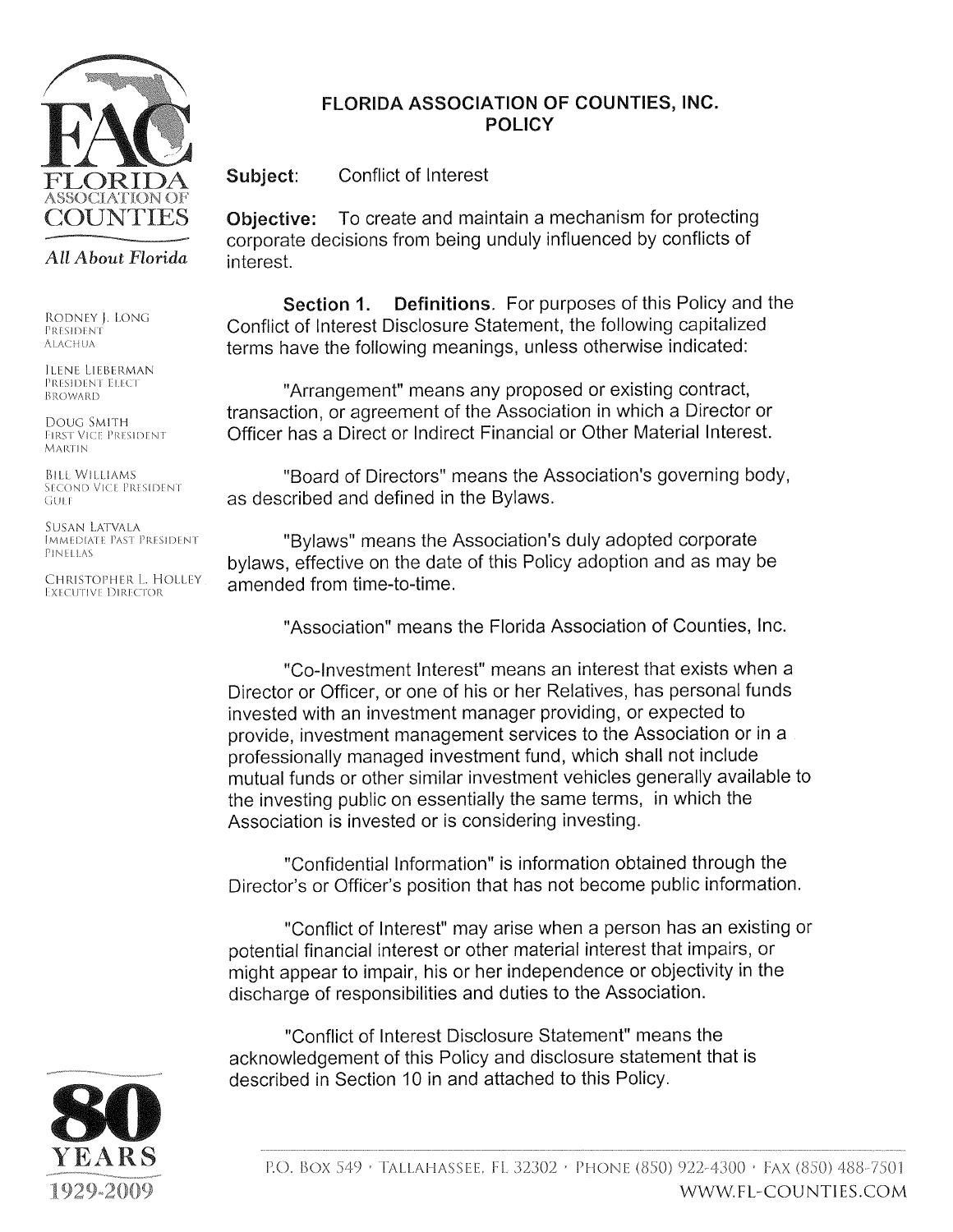"Conflict of Interest Policy" or "this Policy" means this corporate policy, adopted by the Board of Directors as of the date signed below and as may be amended from time-to-time.

"Direct or Indirect Financial or Other Material Interest" means an interest of a Director or Officer in an Arrangement if he or she, or one of his or her Relatives (a) has a Substantial Financial Interest directly in the Arrangement; or (b) has a Substantial Financial Interest in any Involved Organization; or (c) holds a position as trustee, director, officer, member partner, or employee in any such party or Involved Organization.

"Director" means any elected, appointed, or voting ex-officio member of the Board of Directors of the Association, as so defined under the Association's Bylaws.

"Finance and Audit Committee" or "the Committee" means the finance and audit committee, created under Article X of the Association's Bylaws, or its successor in function.

"Involved Organization" means any entity that is a party to an Arrangement or is in any way involved in an Arrangement, including through the provision of services in connection therewith.

"Officer" means any person, who under the Association's Bylaws is defined to be an officer and the Immediate Past President, as that person is defined under the Association's Bylaws.

"Relative" means spouse or significant other living in the same household ("life partner"), brothers or sisters (by whole or half blood), life partners of brothers or sisters (by whole or half blood), ancestors, children, grandchildren, greatgrandchildren, and life partners of children, grandchildren, and great-grandchildren.

"Substantial Financial Interest" means an interest of a Director or Officer that involves (a) an ownership or investment interest representing more than 1% of the outstanding shares of a publicly traded company or 5% of the outstanding shares or comparable interest of a privately owned company with which the Association has or is negotiating an Arrangement or which is an Involved Organization with respect to the Arrangement; or (b) an ownership or investment interest, which produces a significant amount of income for or constitutes a significant part of the net worth of the Director or Officer, or a Relative of the Director or Officer, in any entity with which the Association has or is negotiating an Arrangement or which is an Involved Organization with respect to the Arrangement; or (c) a compensation arrangement of any kind with any entity or individual with which the Association has or is negotiating an Arrangement or with any Involved Organization with respect to the Arrangement.

**Purpose of Policy.** The Directors and Officers owe a duty of Section 2. loyalty to the Association, which requires that in serving the Association they act, not in their personal interests or in the interests of others, but rather solely in the interests of the Association. Directors and Officers must have an undivided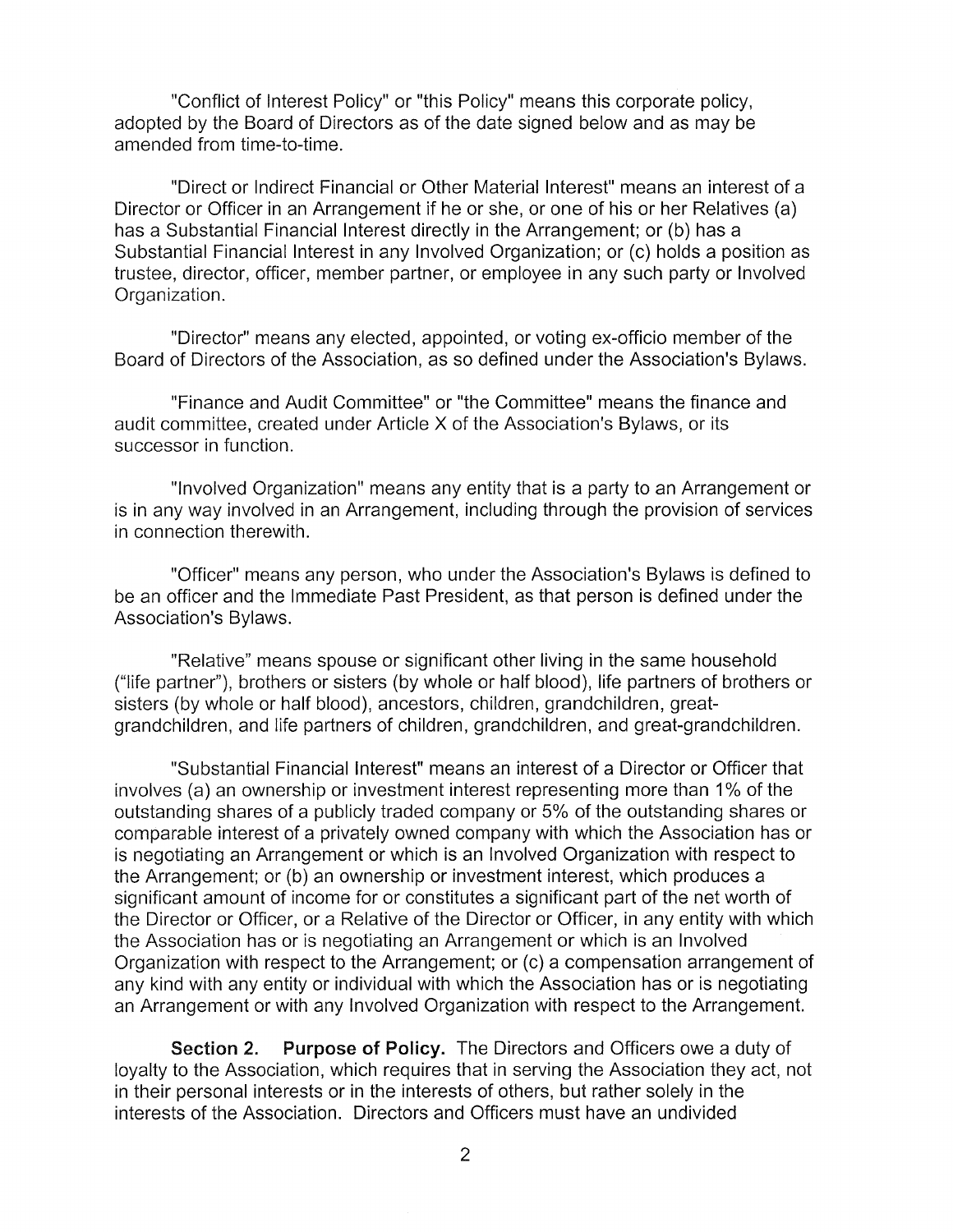allegiance to the Association's mission and may not use their position as Directors or Officers, information they have about the Association, or the Association's property, in a manner that allows them to secure a pecuniary or other material benefit for themselves or their Relatives. Accordingly, a Director or Officer may not use his or her position at the Association for personal gain or to benefit another at the expense of the Association, its mission, or its reputation. This Policy is intended to protect the Association's interests when it is contemplating entering into an Arrangement that might benefit the private interests of a Director or Officer. This Policy is also meant to aid Directors and Officers in performing the duties imposed upon them by the laws of the State of Florida the United States of America with respect to their management responsibilities and fiduciary obligations to the Association. The Association is committed to transparency and openness in its operations.

## Section 3. Duties of Officers and Directors.

Every Director and Officer must discharge his or her duties in good  $(A)$ faith, with the degree of care that an ordinarily prudent person in a like position would exercise under similar circumstances. This requires using common sense, being diligent and attentive to the Association's needs, and making thoughtful decisions in the best interest of the Association. A Director or Officer may not take personal advantage of a business opportunity that is offered to the Association unless the Association's Board of Directors first determines not to pursue the opportunity.

Each Director and Officer must protect the Confidential Information of  $(B)$ the Association and must not use Confidential Information of the Association for his or her personal benefit, or use such Confidential Information or his or her position as a Director or Officer to the detriment of the Association.

Section 4. Direct or Indirect Financial or Other Material Interest. Arrangements of the Association in which a Director or Officer has a Direct or Indirect Financial or Other Material Interest are not prohibited, but are subject to scrutiny.

## Section 5. Disclosure of Interest and Participation in Meeting.

Each Director and Officer shall promptly disclose any Direct or Indirect  $(A)$ Financial or Other Material Interest that he or she has or reasonably expects to have in any Arrangement with the Association prior to the start of any negotiations with respect to such matter. A Direct or Indirect Financial Interest required to be disclosed under this Policy shall be disclosed in writing to the Association President. Such disclosure shall include all material facts and supply any reasons why the Arrangement might be or not be in the best interest of the Association. The President shall refer the issue to the Finance and Audit Committee.

The Director or Officer who discloses a Direct or Indirect Financial or  $(B)$ Other Material Interest in an Arrangement may make a presentation and respond to questions by the Committee, but after such presentation, he or she shall leave the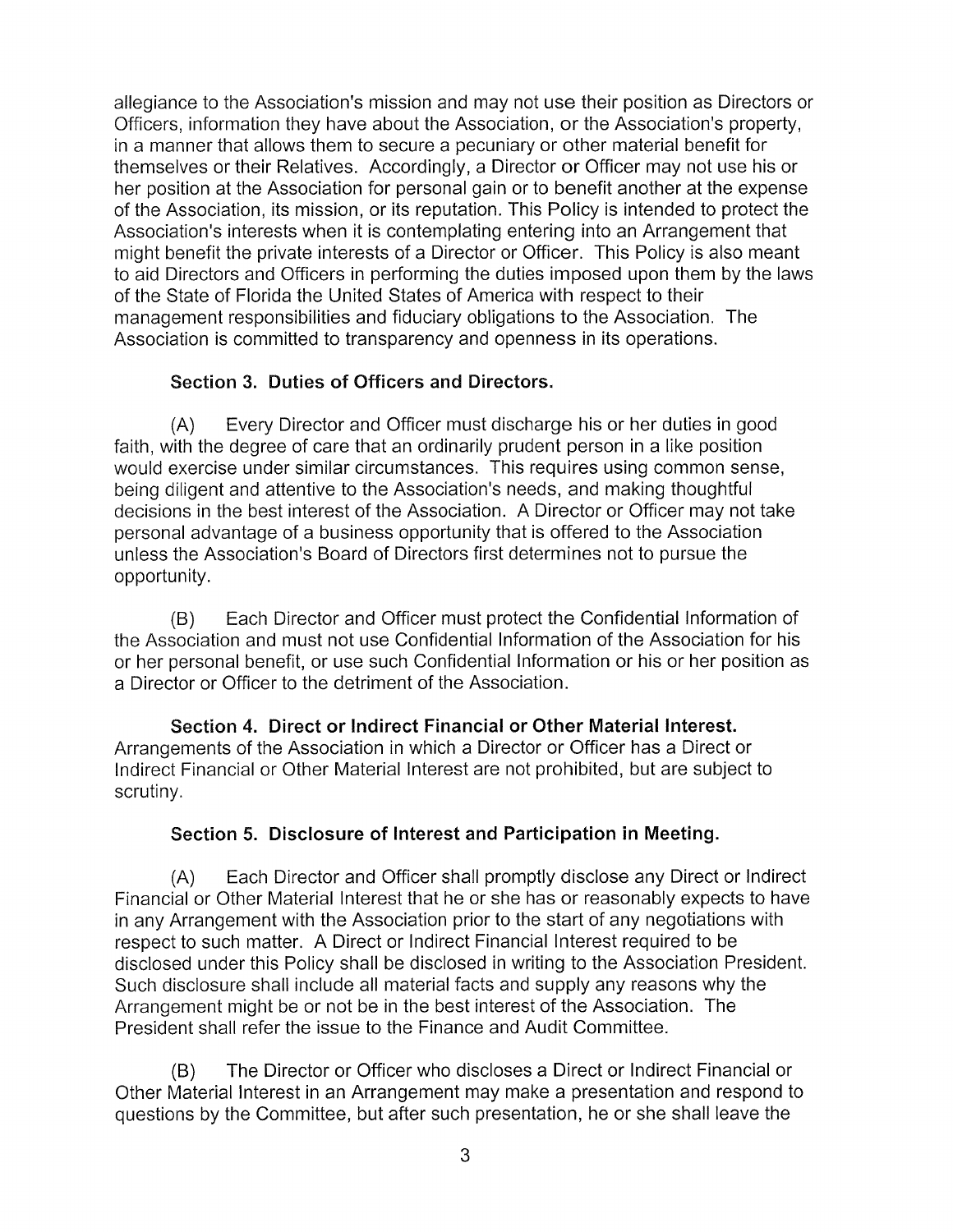meeting during the discussion of, and vote on, the Arrangement that results in the Conflict of Interest. As part of any such presentation, the Director or Officer shall provide to the Committee any reasons why the Arrangement might be or not be in the best interests of the Association. The Committee shall determine whether the Association can obtain a more advantageous Arrangement with reasonable efforts from a person or entity that would not give rise to a Conflict of Interest. The Committee may, if appropriate, appoint a disinterested person or committee to investigate alternatives to the proposed Arrangement. If a more advantageous Arrangement is not reasonably attainable under circumstances that would not give rise to a Conflict of Interest, the Committee shall determine by majority vote of the disinterested members of the Committee whether the Arrangement is in the Association's best interests and whether it is fair and reasonable to the Association and shall make its decision as to whether to enter into the Arrangement in conformity with such determination.

Minutes of Meeting. The names of the Directors and Officers Section 6. who disclosed or otherwise were found to have a Direct or Indirect Financial or Other Material Interest in an Arrangement with the Association, the nature of the interest, and the extent of the Director's or Officer's participation in the relevant committee meeting on matters related to the financial or other material interest shall be recorded in the minutes for that meeting. The minutes also shall include a record of any determination as to whether the Arrangement was in the best interest of and fair and reasonable to the Association, notwithstanding the interest, and the specific reasons supporting the determination, including any alternatives to the Arrangement, the names of the persons who were present for discussions and votes relating to the Arrangement, and a record of any votes taken in connection therewith.

Section 7. **Co-Investment Interest.** Each Officer and Director also shall disclose whether he or she, or one of his or her Relatives, has a Co-Investment Interest. Such Co-Investment Interest shall be disclosed in writing to the President. Such disclosure shall include all material facts, including, but not limited to, fee arrangements and any preferential treatment received by the Director or Officer, or one of his or her Relatives, and not available to other investors necessary to determine whether such Co-Investment Interest may provide a benefit to the Director or Officer, or one of his or her Relatives. If the President determines that the Co-Investment Interest may provide some advantage to the Director or Officer, or one of his or her Relatives, the President shall refer the issue to the Committee. The Director or Officer who discloses a Co-Investment Interest may make a presentation and respond to questions from the Committee but shall not be present during the discussion of, and vote on, how to address the Co-Investment Interest. The Committee shall determine what, if any, corrective action is required with respect to the Co-Investment Interest, including, but not limited to, terminating the investment relationship or seeking an adjustment in fee structure.

**Failure to Disclose.** If the Committee has reasonable cause to Section 8. believe that a Director or Officer has failed to disclose a Direct or Indirect Financial or Other Material Interest or Co-Investment Interest subject to this Policy, it shall inform the Director or Officer of the basis for such belief and afford the Director or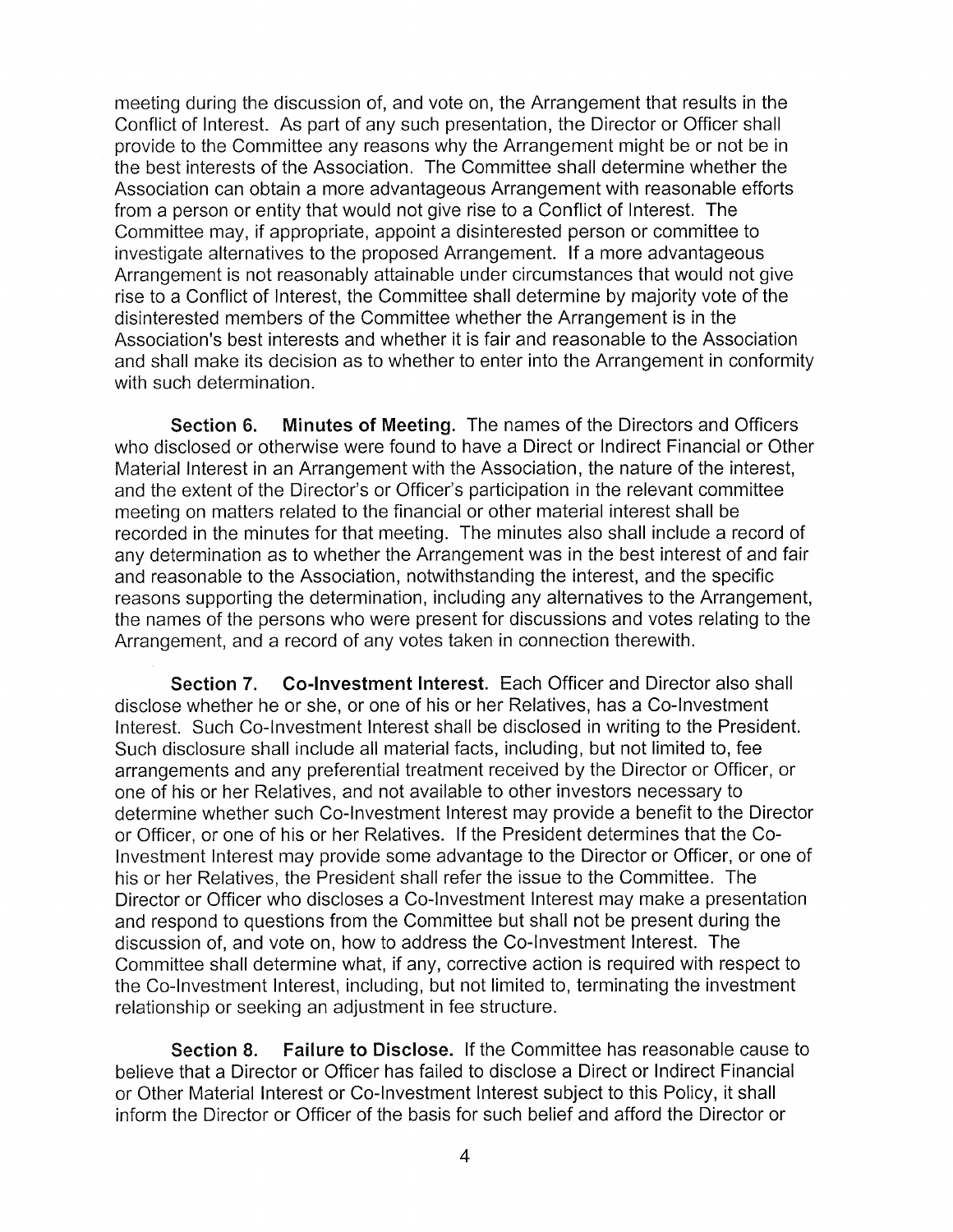Officer an opportunity to explain the alleged failure to disclose. If, after hearing the response of such individual and making such further investigation as may be warranted in the circumstances, the Committee determines that the Director or Officer has in fact failed to disclose a Direct or Indirect Financial or Other Material Interest or Co-Investment Interest subject to this Policy, it shall take appropriate disciplinary and corrective action.

**Employees Covered by Policy.** This Policy shall apply to the Section 9. Executive Director, the Director of Finance and Administration, and the General Counsel.

Section 10. Annual Disclosure Statement. Each Director and Officer has a duty to place the interest of the Association foremost in any dealing with the Association and has a continuing responsibility to comply with the requirements of this Policy. Promptly following the adoption of this Policy, and thereafter not later than the first day of September of each year, each Director and Officer shall acknowledge his or her familiarity with this Policy and shall disclose in writing to the President any existing Direct or Indirect Financial or Other Material Interests or Co-Investment Interests subject to this Policy by completing a Conflict of Interest Disclosure Statement. The Conflict of Interest Disclosure Statements shall be reviewed by the President. Any issues not previously disclosed shall be referred by him or her to the Committee. The Conflict of Interest Disclosure Statements shall be retained in confidential files.

Section 11. Policy Supplements Applicable Laws. This Policy is intended to supplement but not replace any applicable state or federal laws or regulations governing conflicts of interest applicable to nonprofit charitable corporations.

Section 12. Reservation of Authority: The Board of Directors of the Association reserves the right to modify, amend or abolish this Policy by majority vote at any regular meeting of the Board or any special meeting of the Board called for that purpose.

As approved by the Board of Directors this 24th day of September, 2009

P∕re≴ident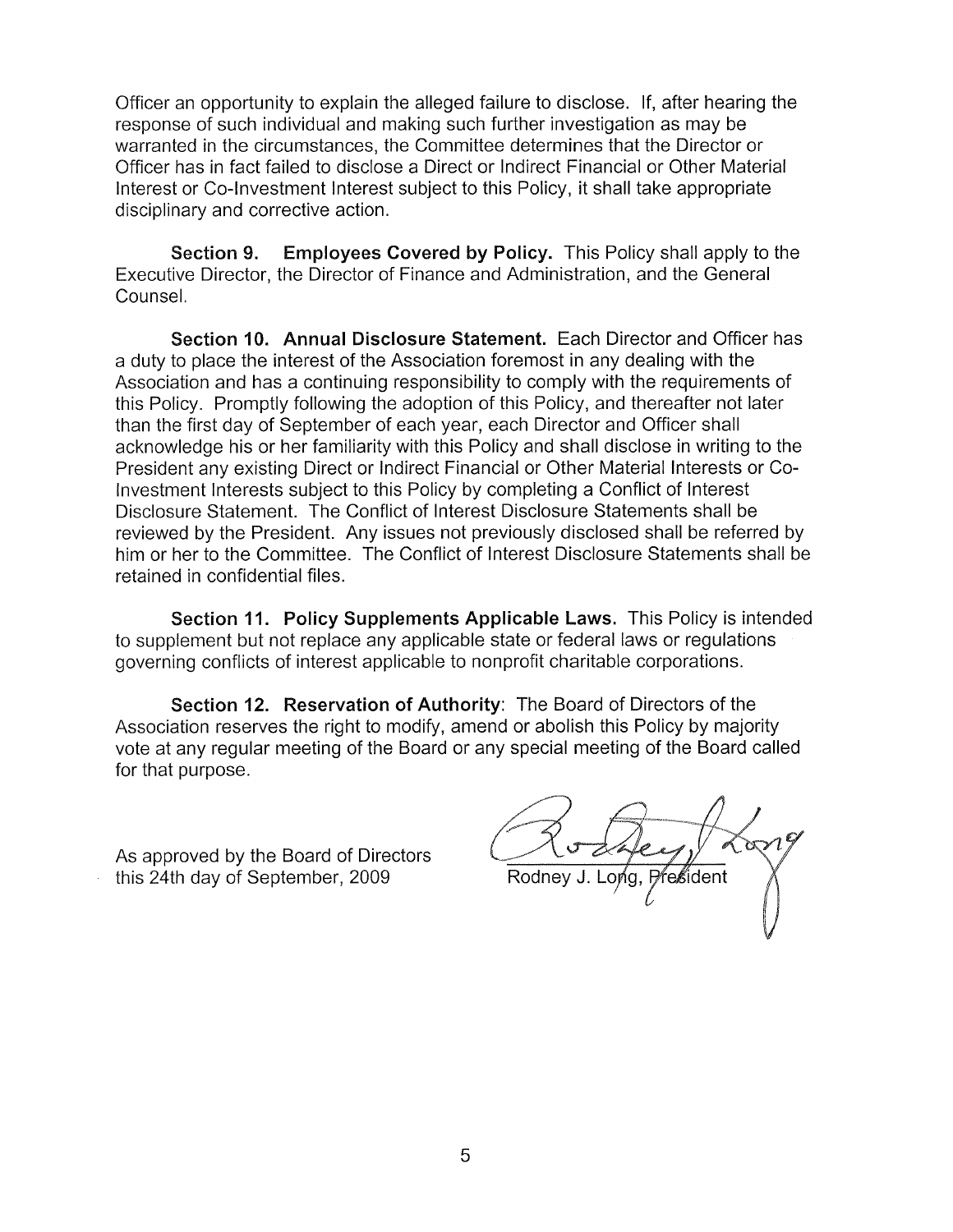## **Florida Association of Counties, Inc. Conflict of Interest Disclosure Statement**

The Association's Conflict of Interest Policy requires any Director or Officer of the Association to disclose any Direct or Indirect Financial or Other Material Interest or Co-Investment Interest that he or she has or reasonably expects to have in any Arrangement with the Association, or in any other matter under consideration or to be considered by the Board of Directors, the Executive Committee, the Finance and Audit Committee, the Enterprise Committee or any other applicable committee, as so designated.

Please initial each statement that applies to you:

\_\_\_\_\_ I have read and am familiar with the Conflict of Interest Policy.

- **\_\_\_\_\_** I am not aware of any Direct or Indirect Financial or Other Material Interest or Co-Investment Interest that is required to be disclosed under the Conflict of Interest Policy.
- \_\_\_\_\_ I have described in the attached letter every Direct or Indirect Financial or Other Material Interest or Co-Investment Interest that is required to be disclosed under the Conflict of Interest Policy. (Please attach a letter providing complete details of any Direct or Indirect Financial or Other Material Interest or Co-Investment Interest subject to the Policy.)

During the time that I am a Director or Officer of the Association, I agree to report promptly any future situation that might involve or appear to involve me or any of my Relatives in any potential conflict of interest with the Association.

I am completing this disclosure statement based on the definitions below that are taken from the Conflict of Interest Policy.

Signature:\_\_\_\_\_\_\_\_\_\_\_\_\_\_\_\_\_\_\_\_\_\_\_\_\_\_\_\_\_\_\_\_\_\_\_\_ Date:\_\_\_\_\_\_\_\_\_\_\_\_\_\_\_\_\_\_\_\_\_

Print Name:

For purposes of this Policy, a Director or Officer has a Direct or Indirect Financial or Other Material Interest in an Arrangement if he or she, or one of his or her Relatives (a) has a Substantial Financial Interest directly in the Arrangement; or (b) has a Substantial Financial Interest in any Involved Organization; or (c) holds a position as trustee, director, officer, member partner, or employee in any such party or Involved Organization. An "Involved Organization" is one that is a party to an Arrangement or is in any way involved in an Arrangement, including through the provision of services in connection therewith.